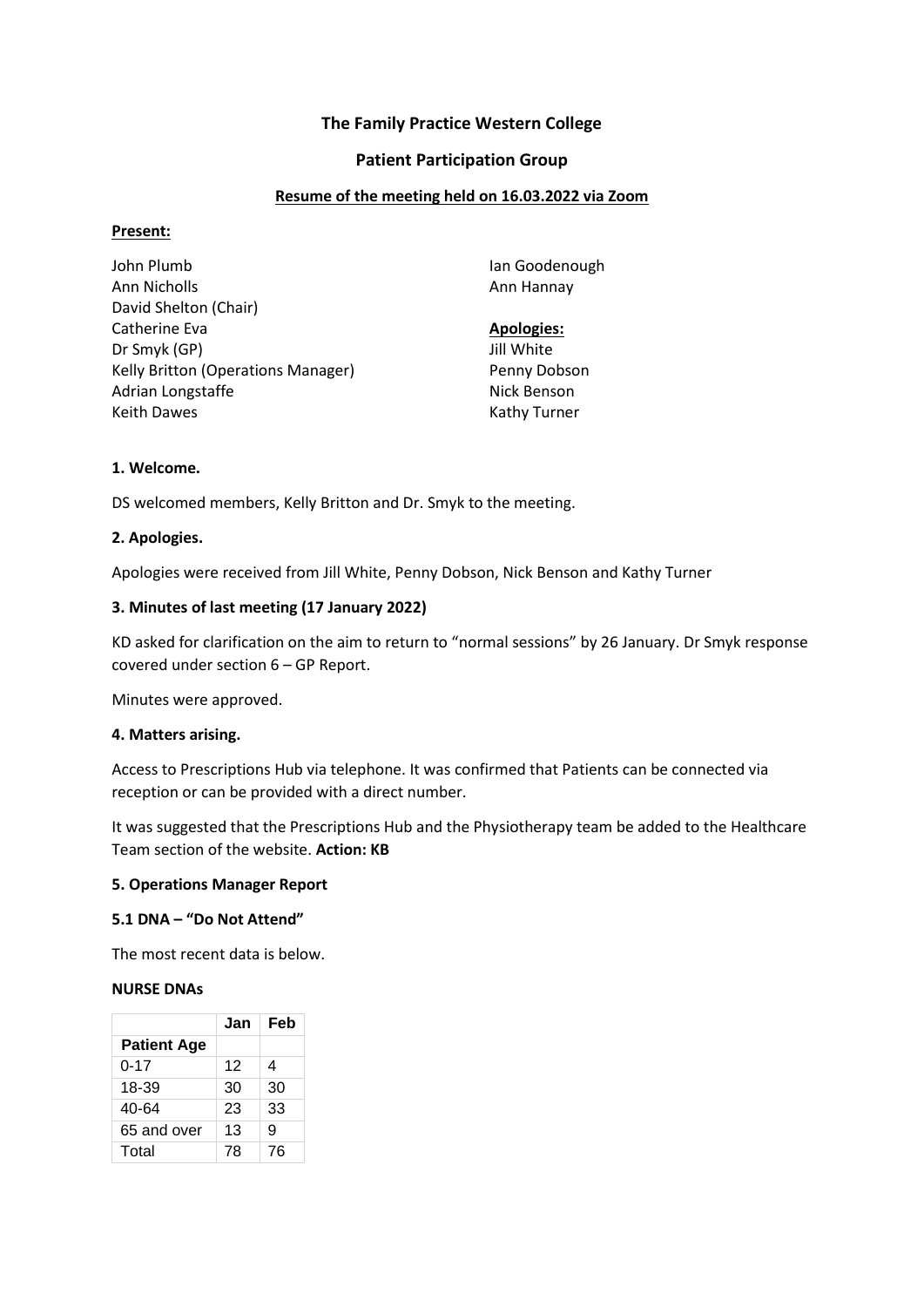#### **GP DNAs**

|                    | Jan | Feb |
|--------------------|-----|-----|
| <b>Patient Age</b> |     |     |
| $0 - 17$           | 10  | 9   |
| 18-39              | 22  | 21  |
| 40-64              | 15  | 22  |
| 65 and over        | 14  | 19  |
| Total              | 61  | 71  |

It should be noted that DNAs cover non attendance for face to face and telephone appointments. It was also noted that the numbers cancelling were far lower than the DNA numbers.

IG asked if DNAs varied across the week – **KB to analyse for next meeting.**

DS suggested considering inclusion of a short comment on the introductory message for incoming telephone enquiries stating the total DNAs for previous month to emphasise that patients should cancel if unable to attend – **KB to investigate**

The introduction of a separate telephone line for cancellations was suggested to complement the cancelation facility on appointment reminder text messages – **KB to investigate.**

### **5.2 Staff Update**

**GPs:** Dr Gleeson (provision of cover through pandemic) left in January and recruitment to replace is in process.

**Reception:** Resignations 2 X FT (both leaving for career reasons), Retirement 1 X PT – recruitment in process and interviews this week (w/c 14/3). Joiner: 1 X PT.

KB stated that the recruitment market for GPs and Receptionists and other support staff is very competitive and that the current agency for temporary reception cover is also closing.

Dr Smyk commented that there was "positive energy" in the reception team and KB commented on the strength of teamworking.

It was noted that some of the younger members are often in the education process and are likely to stay for a relatively short period.

KB stated that abuse from patients has decreased since the height of the pandemic and a revised process where complaints/problems are passed to another member of the team is working and often defuses the problem.

#### **5.3 Volunteering via RSVP**

KB stated that the volunteers running the Monday Lunch Club (formed in 1975) are unable to continue and new volunteers are being sought from end of March.

KB stated that there is currently only 1 driver available and a lack of "Befrienders" - she welcomed KD as a new "Befriender".

It was suggested that a text to all patients and a banner on the website might yield additional volunteers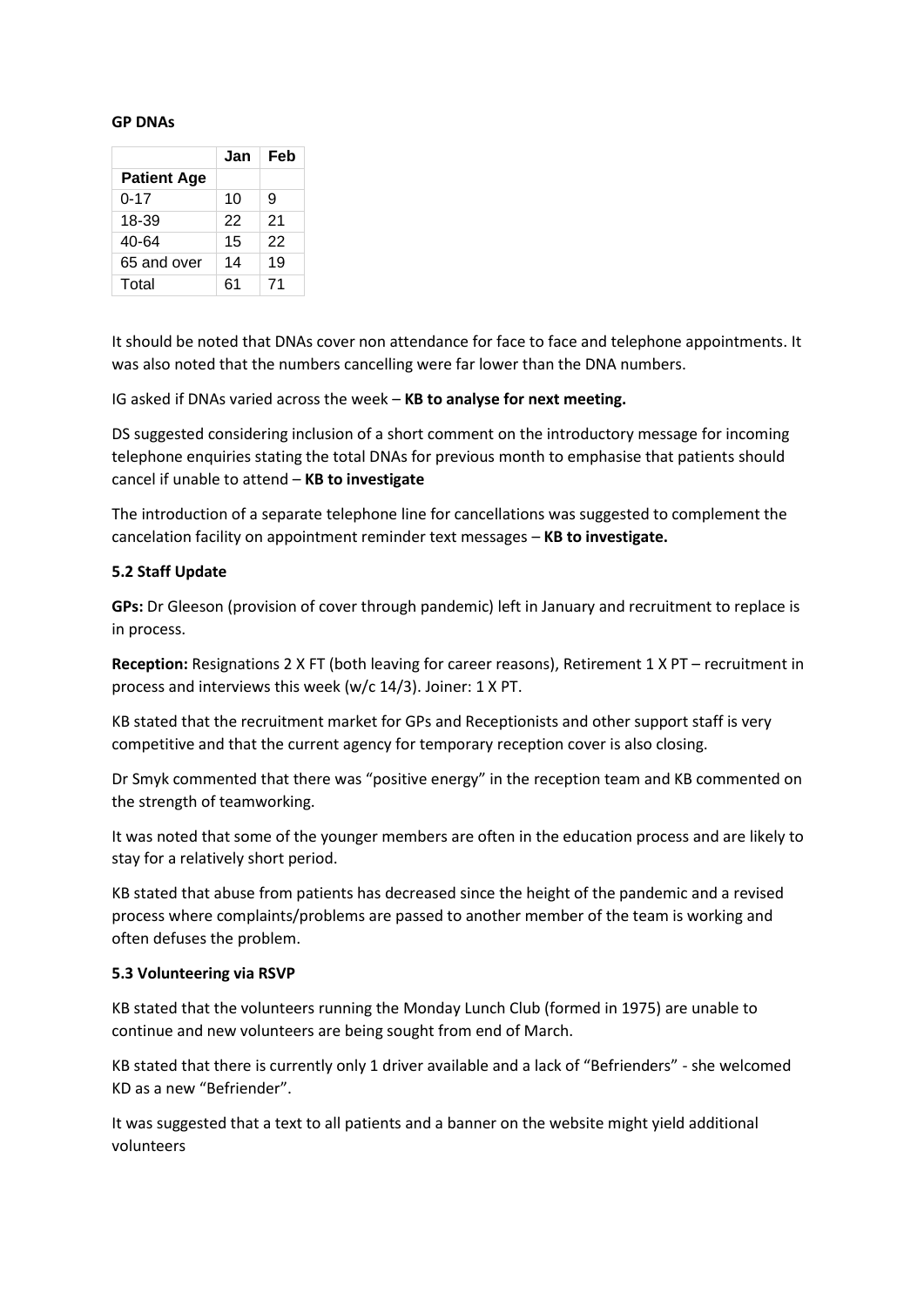KB stated that she had over 60 volunteers to support the Vaccine Clinics – and these had been approached.

# **6. GP Report**

**COVID restrictions within the Practice:** Dr Smyk made the following points:

- The application of directives and the Practice policy are reviewed at every Practice meeting
- Contraction of COVID by Practice staff prevented "opening up" of appointments etc. earlier in the year – this is a serious issue and can lead to closure if the spread is significant
- There is a desire to open up appointments for a longer period but there is a concern that this will increase DNAs
- Reduction of restrictions is leading to increased transmission of COVID which presents an obvious risk to Patients visiting the Practice and also the GPs, Nurses and other staff
- There is a need to recognise this and balance the mix of appointments and retain remote where appropriate – relaxation of testing presents an obvious risk to those attending the Practice
- The Practice will continue to be flexible and respond as COVID conditions alter which includes a return to restrictive protocols should a new and high-risk variant arise.

### **NHS Directive to extend opening hours.**

This recent Directive is for GPs Practices to extend evening and weekend opening. The issue is how the Practice will cope with this.

Dr Smyk made the following points:

- The total hours of work/operation are booked and planned on a quarterly basis
- Additional opening hours are planned across Healthwest, which is the PCN group which includes Family Practice, Whiteladies, Pembroke Road and Student Health Service – this allows for flexibility and avoids the need for all 4 Practices to offer extended access at the same time
- The total hours of operation cover all activities (GP, Nurse, COVID clinics etc.) which provides for flexibility on resource deployment.
- COVID clinics will operate in Q2 which means extended hours are likely to be planned from Q3.

# **7. Links with other PPG groups in the local area.**

DS confirmed that our main links were with Healthwest and that JW had nurtured and developed these effective co-operative links over time. This mainly includes sharing of information and ideas.

Bristol Area PPG was discussed and it was noted that JW had reservations about the direction of this group. However, evidence from recent meetings indicates that important issues are being discussed.

It was decided that the Practice should be represented with an understanding that we would withdraw if any issues around purpose and direction arise.

JP will represent for us and report back at future meetings.